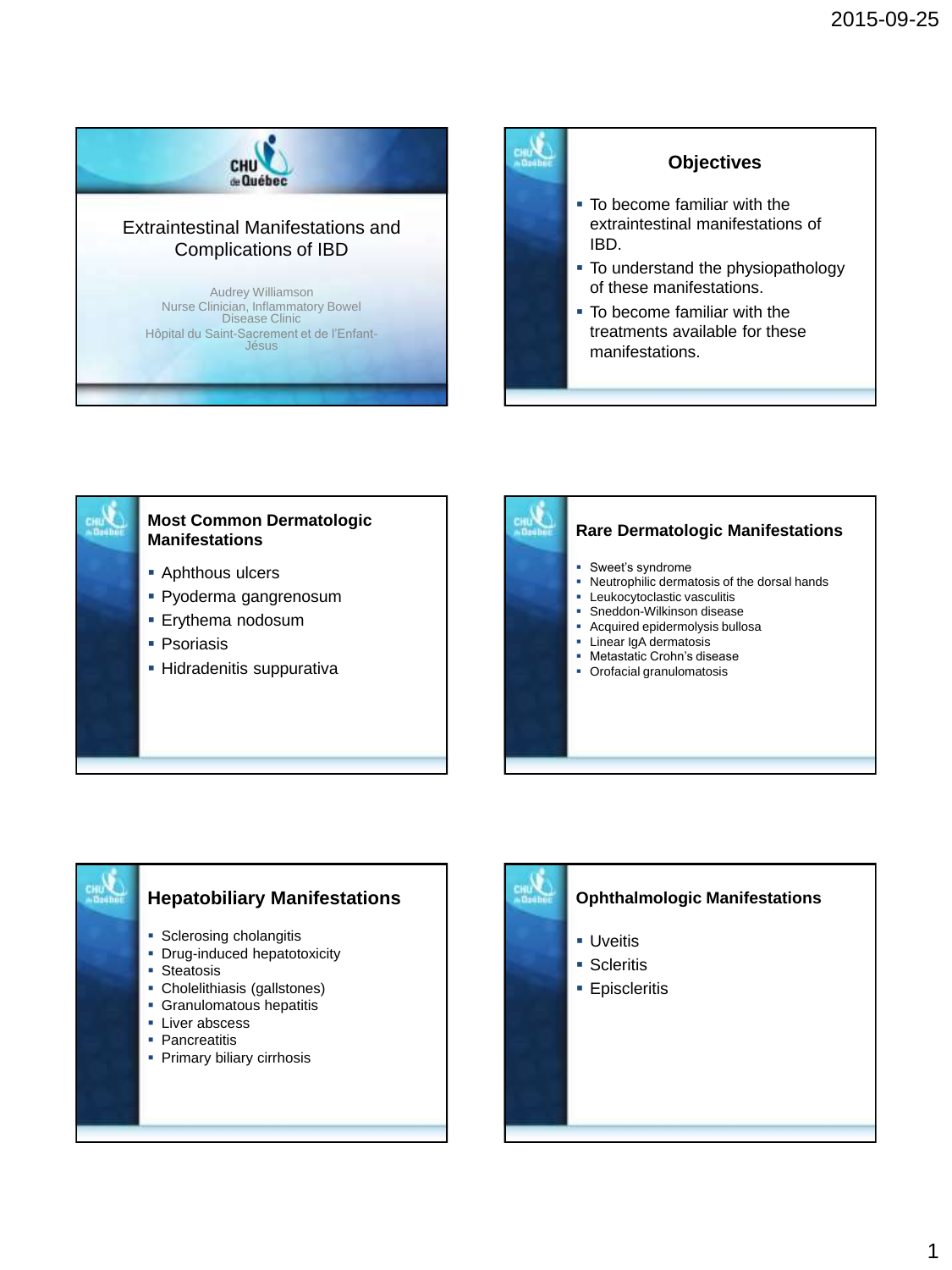

### **Most Common Pulmonary Manifestations**

- **Parenchymal lung disease**
- **Interstitial lung disease**
- **Sarcoidosis**
- **Pulmonary infiltrates with** eosinophilia









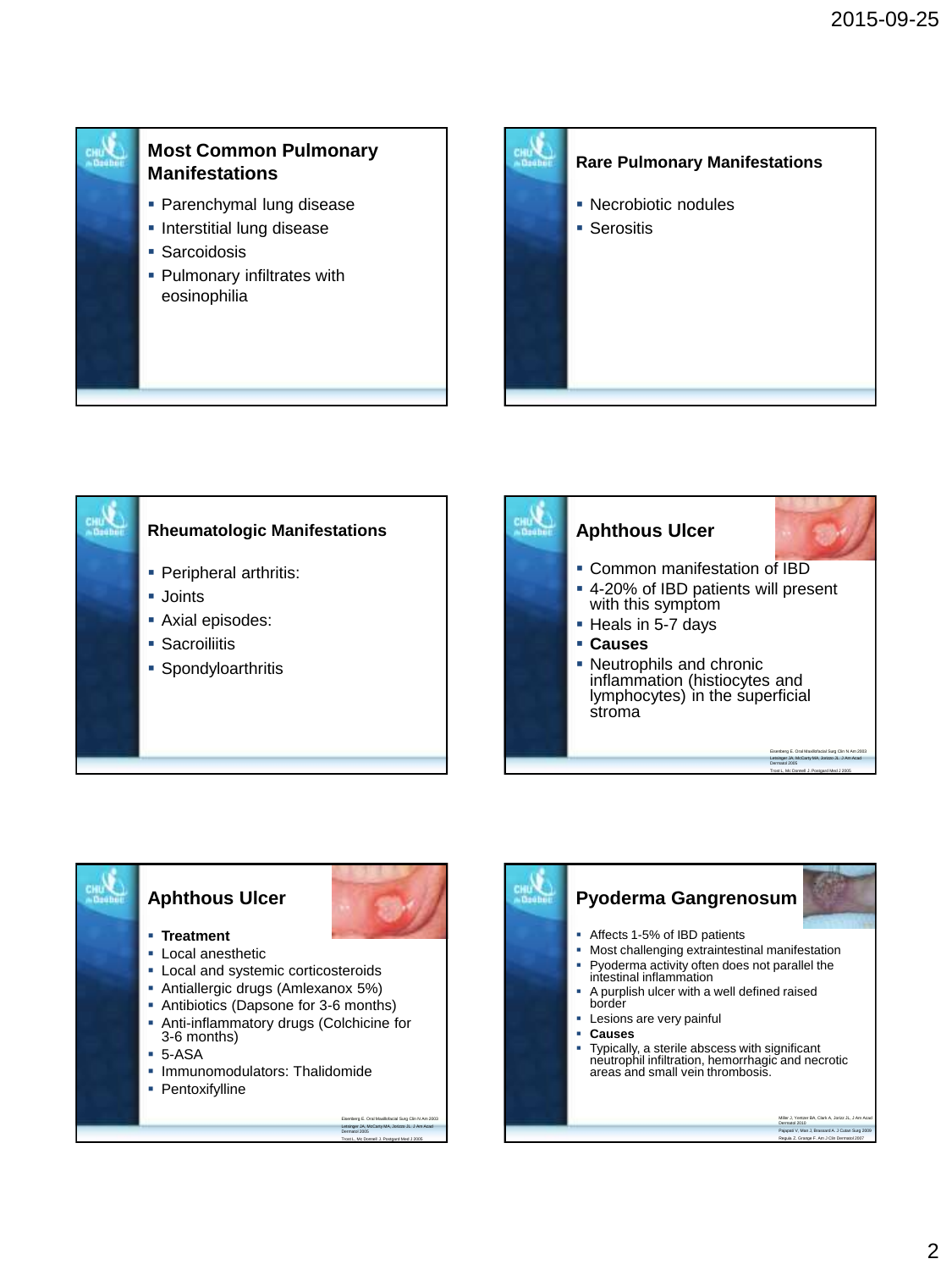





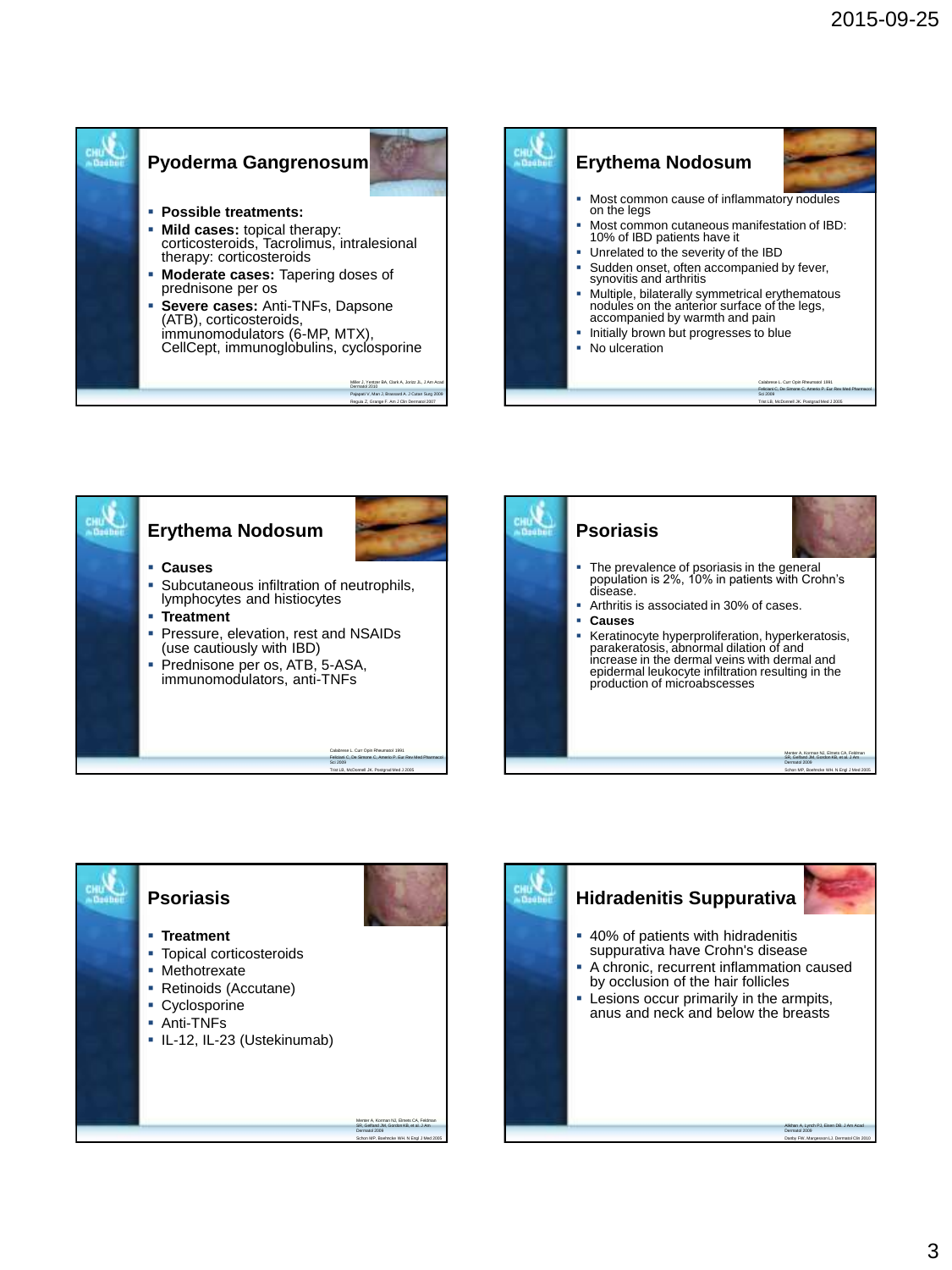



#### **Sclerosing Cholangitis**



- Up to 90% of patients with primary sclerosing cholangitis (PSC) also have ulcerative colitis (UC)
- Fewer than 10% of patients with UC have PSC
- Although the relationship between PSC and UC is suggestive of a possible shared pathogenesis, the two conditions can occur at different times
- Approximately 70% of PSC patients are male, with a mean age of 40 years at diagnosis

Olsson R, Danielsson A, Järnerot G, et al. Gastroenterology 1991; 100:1319





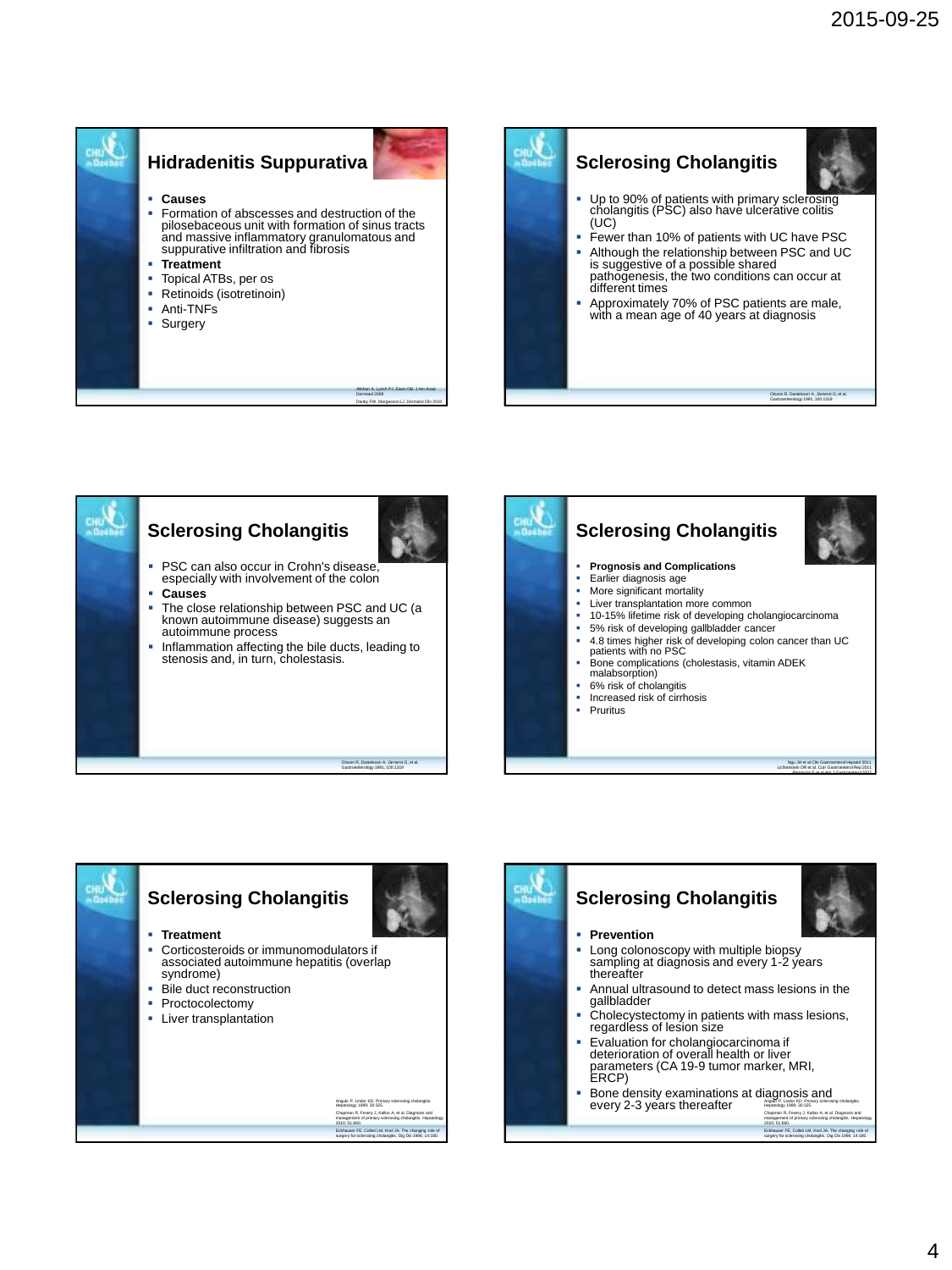# **Drug-Induced Hepatotoxicity** Most drugs used in medical therapy for inflammatory bowel disease have been associated with liver toxicity, although the overall incidence

- of serious complications is low. **Signs and Symptoms**
- Anorexia (loss of appetite)
- Significant weight loss
- Right hypochondrial pain (area below the right rib cage), sometimes acute
- Asthenia (significant fatigue)
- Hyperthermia of about 38-39°C, sometimes lasting several months
- Vomiting with blood
- Allergic symptoms (skin rash, fever, joint pain, abnormally enlarged or painful lymph nodes)

Stricker BH. Elsevier 1992 Gisbert JP, Luna M, Gonzalez-Lama Y, et al. Inflamm Bowel Dis 2007; 13:1106

Elevated AST, ALT, bilirubin

**Drug-Induced Hepatotoxicity Drugs that can induce hepatotoxicity Sulfasalazine**  Azathioprine  $-6-MP$ · Methotrexate Infliximab **Treatment** Discontinue medication Supportive treatment (symptoms) **Drug Metabolism** Phase I enzymes Cytochrome P450 enzymes Phase II enzymes Conjugated metabolite Kremer JM. Am J Gastroenterol 1997; 92:194 Côté T. Tobon GJ, Canas C, Jaller JJ, et al Clin Rheumatol 2007; 26:578 Ierardi E, Della Valle N, Nacchiero MC, et al. Inflamm Bowel Dis 2006; 12:1089

> Adar T, Mizrahi M, Pappo O, et al. J Clin Gastroenterol 2010; 44:e20 Hagel S, runs T, Theis B, et al. Int J Clin Pharmacol Ther 2011; 49:38





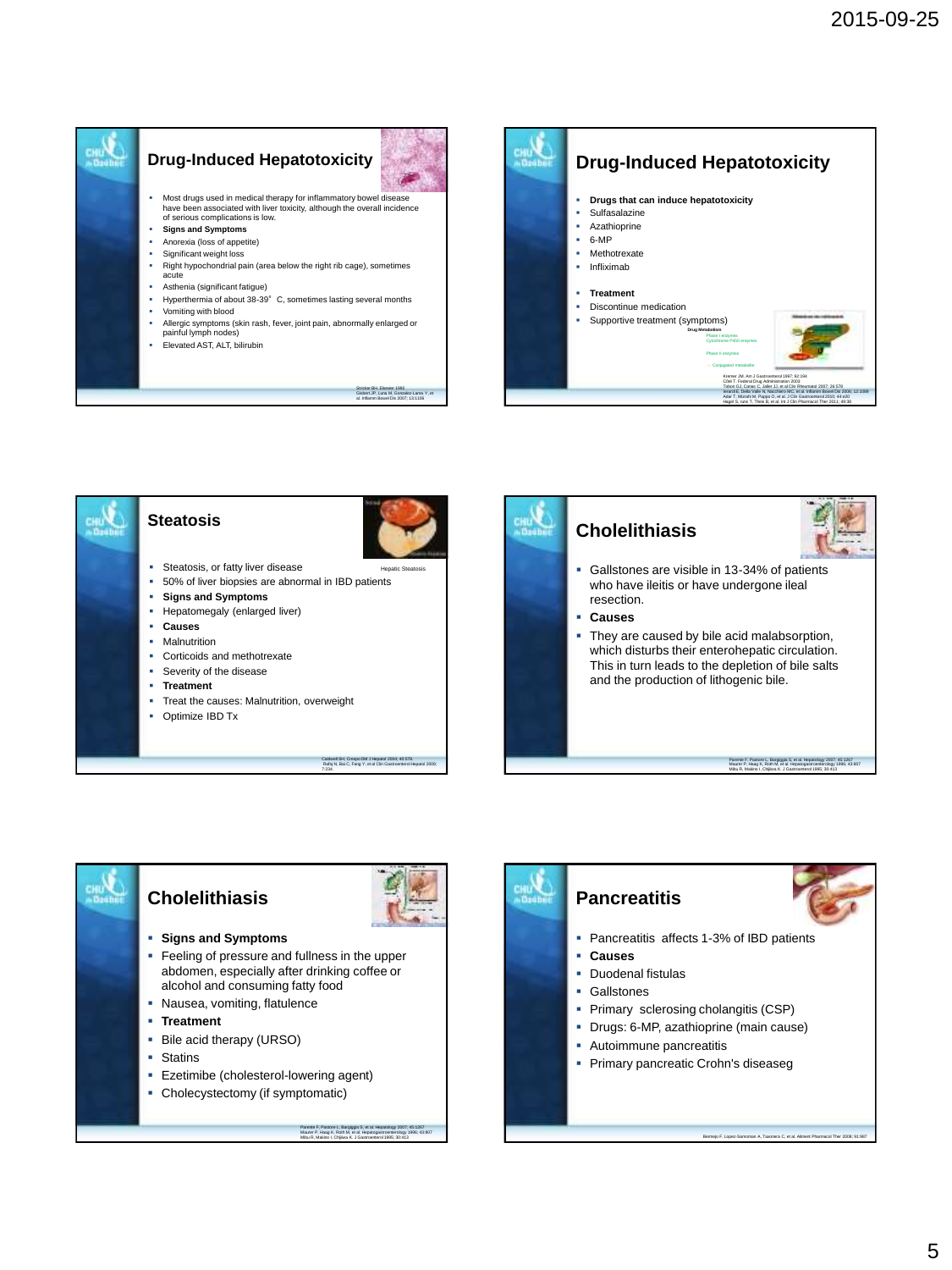

#### **Primary Biliary Cirrhosis**

- Gradual inflammatory destruction of the interlobular and septal bile ducts through cholestasis which can progress to cirrhosis
- Multiple cases of PBC in ulcerative colitis
- Features of these two autoimmune diseases and their shared association with certain HLA haplotypes suggest a similar genetic predisposition.

#### **Treatment**

- Treatment of symptoms and complications resulting from chronic cholestasis
- URSO

Xiao WB, Liu YL. World J Gastoantend 2003; 9:878<br>Koulentaki M, Koutroubakis IE, Petrinaki E, et al. Dig Dis Sci 1999; 44:1953<br>Anal O Itsaba H, Mouri H, et al. Nihon Shokaidbyo Gakkai Zasahi 2010; 107:900<br>Ohge S, Takesua Y,



| <b>Anatomy of the Eye</b> [translation of previous slide]<br><b>Classification of Uveitis</b> |                   |           |                      |                  |         |  |  |  |
|-----------------------------------------------------------------------------------------------|-------------------|-----------|----------------------|------------------|---------|--|--|--|
| <b>Anatomy of the Eye</b>                                                                     |                   |           | Pars planitis        |                  |         |  |  |  |
| Ciliary body                                                                                  |                   | Sclerotic |                      |                  |         |  |  |  |
| Iris                                                                                          |                   | Choroid   | Ciliary body         |                  | Choroid |  |  |  |
| Conjunctiva                                                                                   |                   | Retina    | Posterior<br>chamber |                  | Retina  |  |  |  |
| Pupil                                                                                         | Vitreous<br>humor |           | Pupil                | Vitreous<br>body | Macula  |  |  |  |

|                     | numor |                   |                     | body                    |                      |
|---------------------|-------|-------------------|---------------------|-------------------------|----------------------|
| Cornea              |       | Fovea             | Iris                |                         | Papilla              |
| Aqueous<br>humor    |       | <b>Blind spot</b> | Anterior<br>chamber |                         | Optic nerve          |
| Crystalline<br>lens |       | Blood<br>vessels  | Anterior<br>uveitis | Intermediate<br>uveitis | Posterior<br>uveitis |
| Ligament            |       | Optic nerve       |                     |                         |                      |
|                     |       |                   |                     |                         |                      |

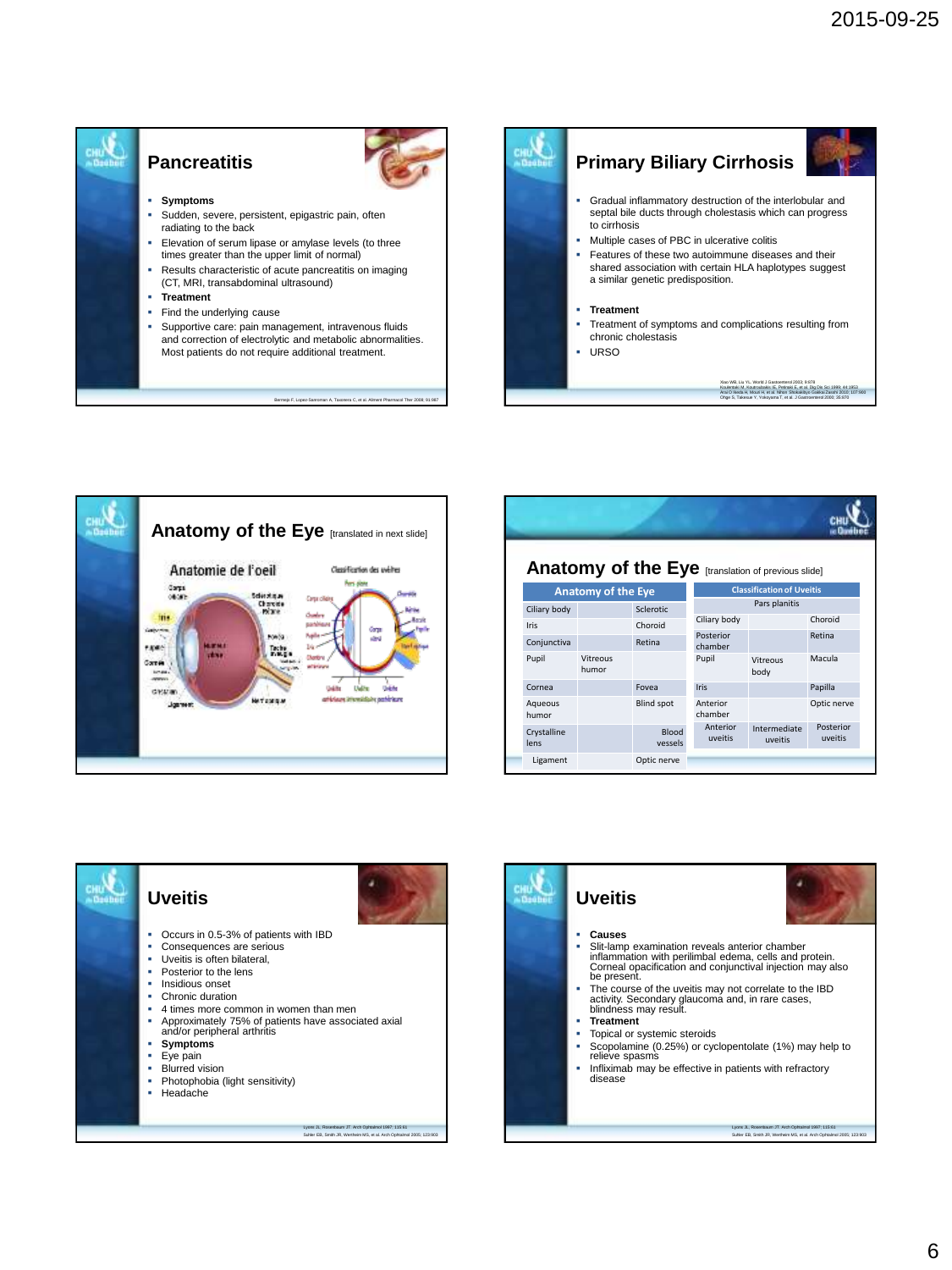

#### **Episcleritis/Scleritis**



Petrelli EA, McKinley M, Troncale FJ. Ann Ophthalmol 1982; 14

- **Episcleritis**
- Episcleritis is inflammation of the episclera, a layer of vessels on the surface of the sclera, below the bulbar conjunctiva.
- **Scleritis**
	- A much more serious condition, scleritis is inflammation of the sclera itself. If severe and untreated, it could lead to scleral thinning and even ocular perforation.

### **Episcleritis/Scleritis**



Petrelli EA, McKinley M, Troncale FJ. Ann Ophtalmol 1982; 14:356

- Occurs in nearly 2-5% of patients with IBD
- **Symptoms**
- Asymptomatic
- Burning
- Itching
- Injection of the ciliary vessels and inflammation of the episcleral tissues are the prominent features on physical examination; episcleral nodules may also be present.
- **Treatment**
- Treatment of the underlying IBD
- Topical glucocorticoids
- Systemic cortisone therapy





#### **Type I Acute Peripheral Arthritis: Joints**

- Affects men and women, adults and children
- equally
- 5% of IBD cases
- Coincides with or occurs before the onset of IBD

A Turcotte 19-4-2012

- UC + Crohn's
- Often associated with an IBD flare
- Affects fewer than 5 joints
- Affects large joints
- Primarily affects the lower extremities: ankles, knees
- Nonerosive and nondeforming
- Average duration of flare-up: 6 weeks
- **Treatment**
- Optimize IBD Rx

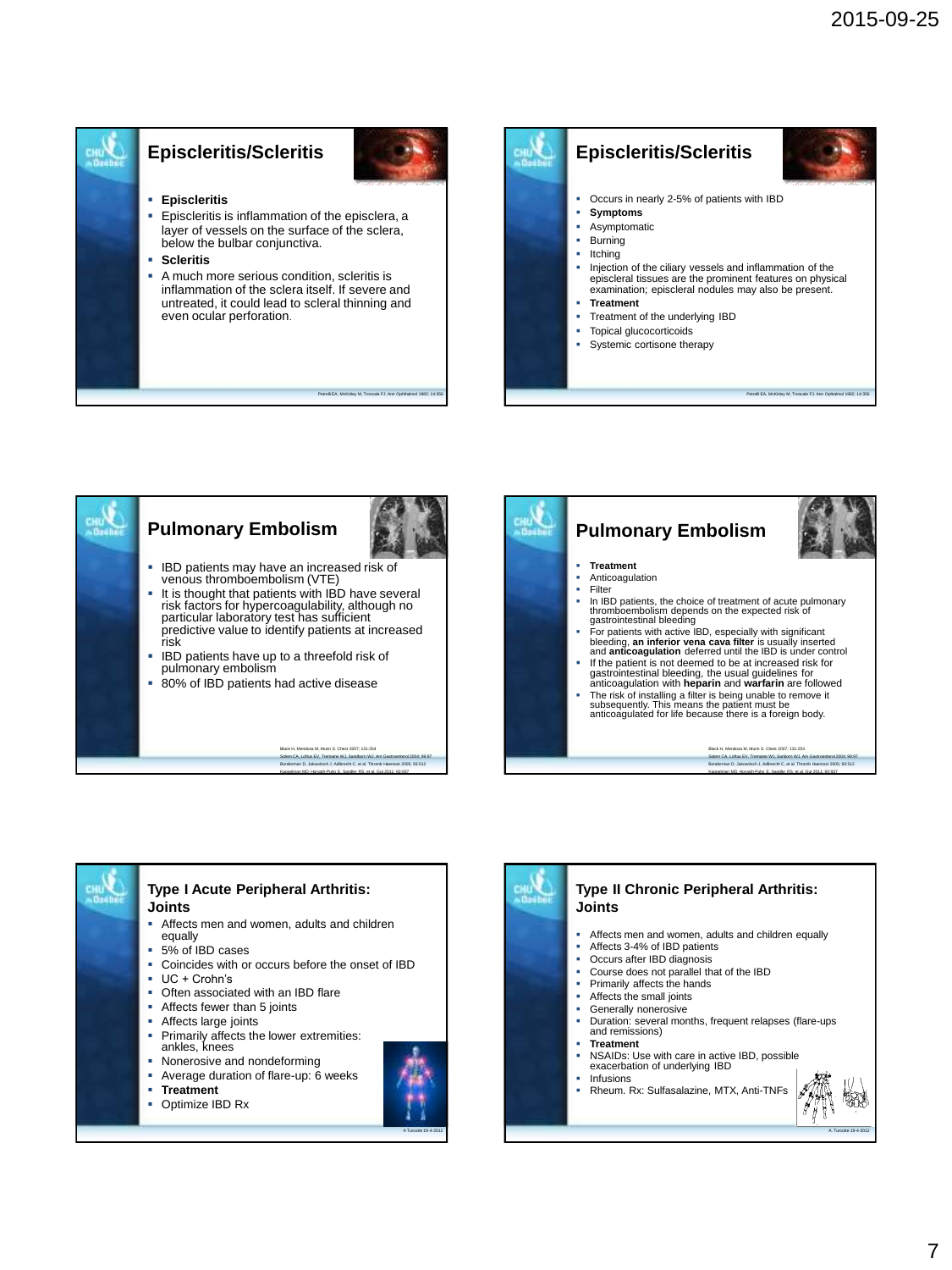



A. Turcotte 19-4-2012

### **Axial Episodes: Spondylitis**



A. Turcotte 19-4-2012

- 1-26% of IBD patients <sup>1</sup> 1-25% of carriers for Crohn's disease
- 2-7% of carriers for ulcerative colitis
- Affects 3 times more men than women
- Can start several years before IBD
- Does not parallel IBD activity
- **Treatment**
- **Exercise**, physiotherapy
- NSAIDs/Coxibs (depending on IBD activity)
- **Infusions**
- Anti-TNFs